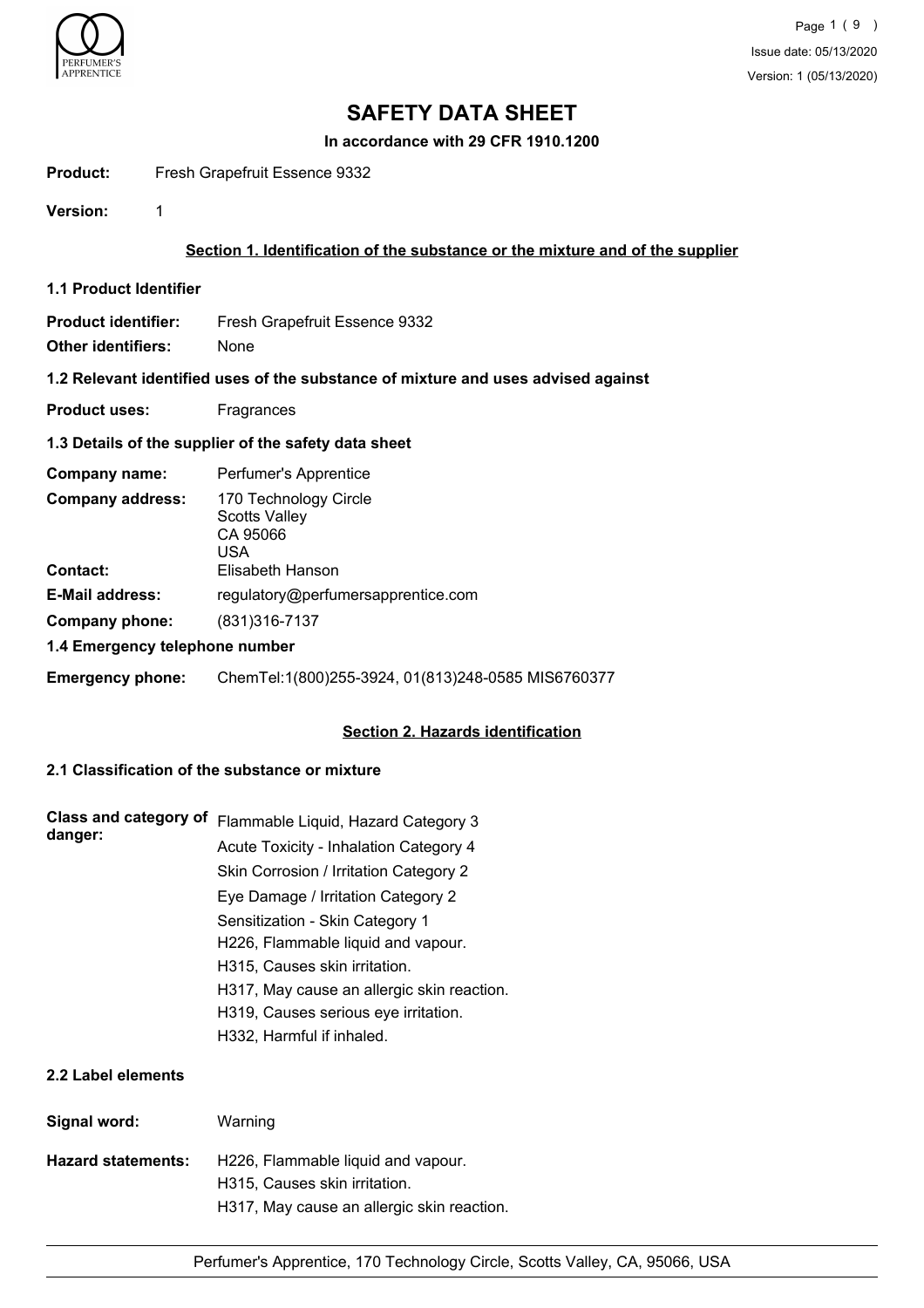

Product: Fresh Grapefruit Essence 9332

## **SAFETY DATA SHEET**

**In accordance with 29 CFR 1910.1200**

| Version:<br>1         |                                                                                                                                                                                                                                |
|-----------------------|--------------------------------------------------------------------------------------------------------------------------------------------------------------------------------------------------------------------------------|
|                       | H319, Causes serious eye irritation.                                                                                                                                                                                           |
|                       | H332, Harmful if inhaled.                                                                                                                                                                                                      |
|                       |                                                                                                                                                                                                                                |
| <b>Precautionary</b>  | P210, Keep away from heat, sparks, open flames and hot surfaces. - No smoking.                                                                                                                                                 |
| statements:           | P233, Keep container tightly closed.                                                                                                                                                                                           |
|                       | P240, Ground/bond container and receiving equipment.                                                                                                                                                                           |
|                       | P241, Use explosion-proof electrical, ventilating and lighting equipment.                                                                                                                                                      |
|                       | P242, Use only non-sparking tools.                                                                                                                                                                                             |
|                       | P243, Take precautionary measures against static discharge.                                                                                                                                                                    |
|                       | P261, Avoid breathing vapour or dust.                                                                                                                                                                                          |
|                       | P264, Wash hands and other contacted skin thoroughly after handling.                                                                                                                                                           |
|                       | P271, Use only outdoors or in a well-ventilated area.                                                                                                                                                                          |
|                       | P272, Contaminated work clothing should not be allowed out of the workplace.                                                                                                                                                   |
|                       | P280, Wear protective gloves/eye protection/face protection.                                                                                                                                                                   |
|                       | P303/361/353, IF ON SKIN (or hair): Remove/take off immediately all contaminated clothing.<br>Rinse skin with water/shower.<br>P304/340, IF INHALED: Remove victim to fresh air and keep at rest in a position comfortable for |
|                       | breathing.<br>P305/351/338, IF IN EYES: Rinse cautiously with water for several minutes. Remove contact                                                                                                                        |
|                       | lenses, if present and easy to do. Continue rinsing.<br>P312, Call a POISON CENTRE or doctor/physician if you feel unwell.                                                                                                     |
|                       | P333/313, If skin irritation or rash occurs: Get medical advice/attention.                                                                                                                                                     |
|                       | P337/313, If eye irritation persists: Get medical advice/attention.                                                                                                                                                            |
|                       | P362, Take off contaminated clothing and wash before reuse.                                                                                                                                                                    |
|                       | P370/378, In case of fire: Use carbon dioxide, dry chemical, foam for extinction.                                                                                                                                              |
|                       | P403/235, Store in a well-ventilated place. Keep cool.                                                                                                                                                                         |
|                       | P501, Dispose of contents/container to approved disposal site, in accordance with local<br>regulations.                                                                                                                        |
|                       |                                                                                                                                                                                                                                |
| Pictograms:           |                                                                                                                                                                                                                                |
| <b>Other hazards:</b> | None                                                                                                                                                                                                                           |
|                       | Section 3. Composition / information on ingredients                                                                                                                                                                            |
| 3.2 Mixtures          |                                                                                                                                                                                                                                |
| <b>Contains:</b>      |                                                                                                                                                                                                                                |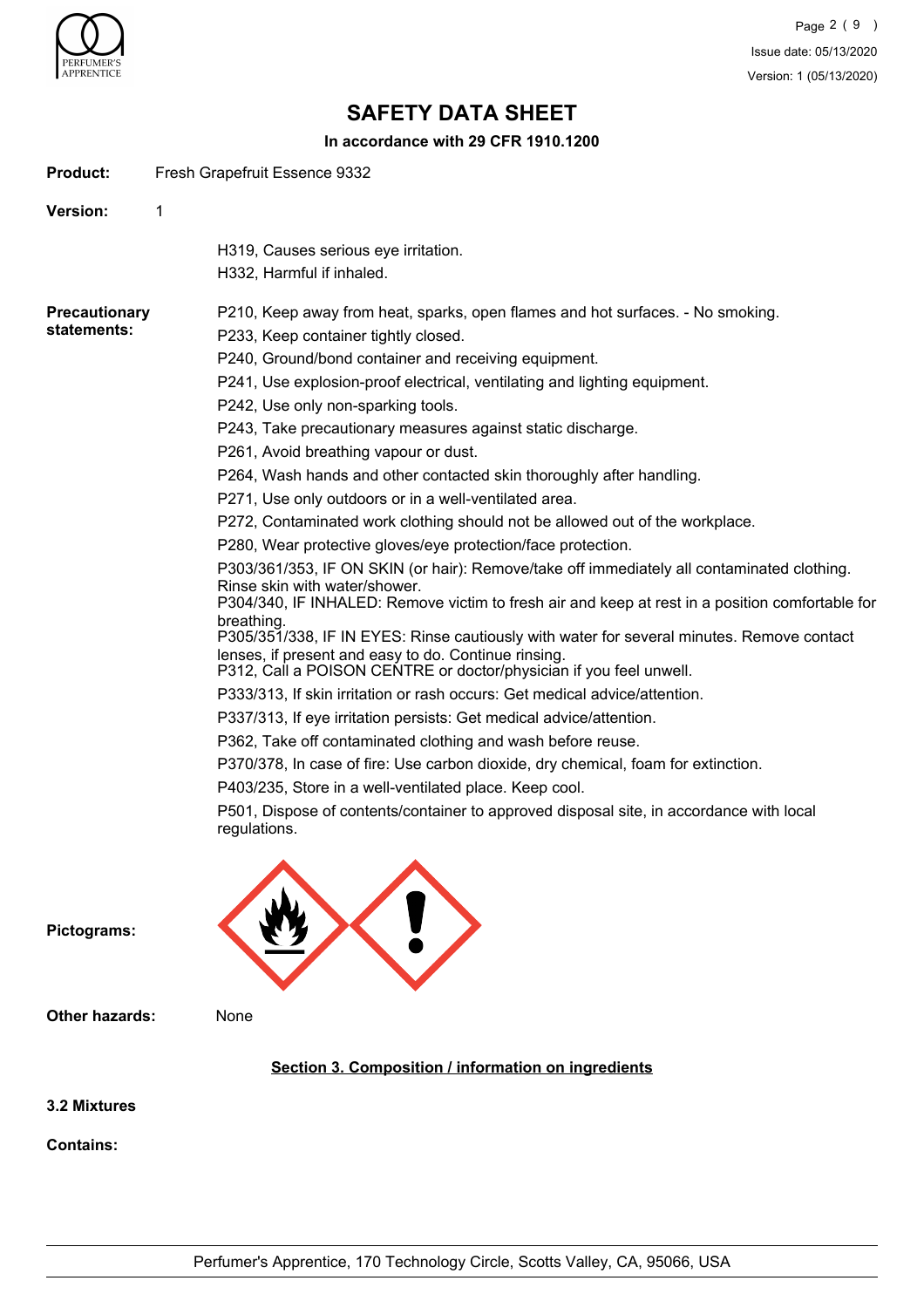

**In accordance with 29 CFR 1910.1200**

## **Product:** Fresh Grapefruit Essence 9332

#### **Version:** 1

| <b>Name</b>                            | <b>CAS</b> | EC.       | %         | <b>GHS Classification</b>                                                    |
|----------------------------------------|------------|-----------|-----------|------------------------------------------------------------------------------|
| d-Limonene                             | 5989-27-5  | 227-813-5 | 50-100%   | Flam. Lig. 3-Skin Irrit. 2-Skin Sens. 1B-<br>Asp. Tox 1; H226-H304-H315-H317 |
| 2-Methyl-4-phenylpentanol              | 92585-24-5 | 402-770-7 | 10-<20%   | Skin Sens. 1;H317                                                            |
| 3-Methylcyclopentadecenone             | 82356-51-2 | 429-900-5 | $5 - 10%$ | Skin Sens. 1B;H317                                                           |
| 6.6-Dimethoxy-2.5.5-trimethylhex-2-ene | 67674-46-8 | 266-885-2 | $5 - 10%$ | Flam. Lig. 4-Skin Irrit. 2-Eye Irrit. 2A;<br>H227-H315-H319                  |
| Octanal                                | 124-13-0   | 204-683-8 | $5 - 10%$ | Flam. Liq. 3-Skin Irrit. 2-Eye Irrit. 2A;<br>H226-H315-H319                  |
| Magnolan                               | 27606-09-3 |           | $1 - 5%$  | Acute Tox. 4; H302                                                           |
| 2-Benzyl-2-methylbut-3-enenitrile      | 97384-48-0 | 407-870-4 | $1 - 5%$  | Acute Tox. 4; H302                                                           |
| Allyl cyclohexanepropionate            | 2705-87-5  | 220-292-5 | $1 - 5%$  | Acute Tox, 4-Acute Tox, 4-Acute Tox,<br>4-Skin Sens. 1; H302-H312-H317-H332  |
| Decanal                                | 112-31-2   | 203-957-4 | $1 - 5%$  | Flam. Liq. 4-Eye Irrit. 2A;H227-H319                                         |
| Linalool                               | 78-70-6    | 201-134-4 | $1 - 5%$  | Flam. Lig. 4-Skin Irrit. 2-Eye Irrit. 2A;<br>H227-H315-H319                  |
| Myrcene                                | 123-35-3   | 204-622-5 | $1 - 5%$  | Flam. Liq. 3-Skin Irrit. 2-Eye Irrit. 2A-<br>Asp. Tox 1;H226-H304-H315-H319  |

The exact percentage concentrations of components are being withheld as a trade secret.

## **Substances with Community workplace exposure limits, not listed above:**

| <b>Name</b>              | CAS      | ∽         | $\mathbf{0}$<br>70 |
|--------------------------|----------|-----------|--------------------|
| Butylated hydroxytoluene | 128-37-0 | 204-881-4 | 0.50%              |

## **Section 4. First-aid measures**

## **4.1 Description of first aid measures**

IF ON SKIN (or hair): Remove/take off immediately all contaminated clothing. Rinse skin with water/shower.

IF INHALED: Remove victim to fresh air and keep at rest in a position comfortable for breathing.

IF IN EYES: Rinse cautiously with water for several minutes. Remove contact lenses, if present and easy to do. Continue rinsing.

Call a POISON CENTRE or doctor/physician if you feel unwell.

## **4.2 Most important symptoms and effects, both acute and delayed**

Causes skin irritation.

May cause an allergic skin reaction.

Causes serious eye irritation.

Harmful if inhaled.

## **4.3 Indication of any immediate medical attention and special treatment needed**

None expected, see Section 4.1 for further information.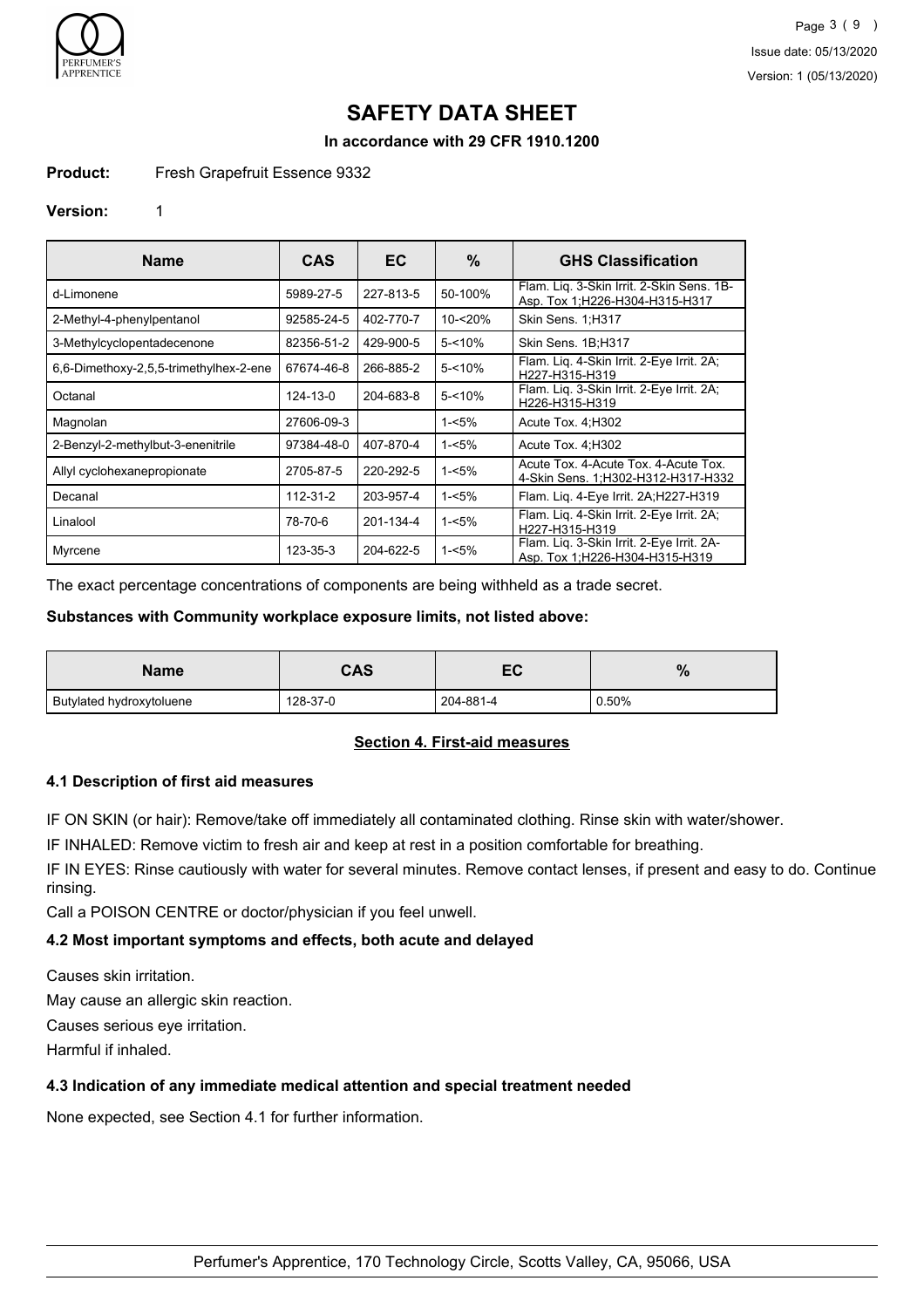

**In accordance with 29 CFR 1910.1200**

**Product:** Fresh Grapefruit Essence 9332

**Version:** 1

## **SECTION 5: Firefighting measures**

## **5.1 Extinguishing media**

Suitable media: Carbon dioxide, Dry chemical, Foam.

## **5.2 Special hazards arising from the substance or mixture**

In case of fire, may be liberated: Carbon monoxide, Unidentified organic compounds.

## **5.3 Advice for fire fighters:**

In case of insufficient ventilation, wear suitable respiratory equipment.

## **Section 6. Accidental release measures**

## **6.1 Personal precautions, protective equipment and emergency procedures:**

Avoid inhalation. Avoid contact with skin and eyes. See protective measures under Section 7 and 8.

## **6.2 Environmental precautions:**

Keep away from drains, surface and ground water, and soil.

## **6.3 Methods and material for containment and cleaning up:**

Remove ignition sources. Provide adequate ventilation. Avoid excessive inhalation of vapours. Contain spillage immediately by use of sand or inert powder. Dispose of according to local regulations.

## **6.4 Reference to other sections:**

Also refer to sections 8 and 13.

## **Section 7. Handling and storage**

## **7.1 Precautions for safe handling:**

Keep away from heat, sparks, open flames and hot surfaces. - No smoking.

## **7.2 Conditions for safe storage, including any incompatibilities:**

Ground/bond container and receiving equipment. Use only non-sparking tools. Take precautionary measures against static discharge.

## **7.3 Specific end use(s):**

Fragrances: Use in accordance with good manufacturing and industrial hygiene practices.

## **Section 8. Exposure controls/personal protection**

## **8.1 Control parameters**

**Workplace exposure limits:**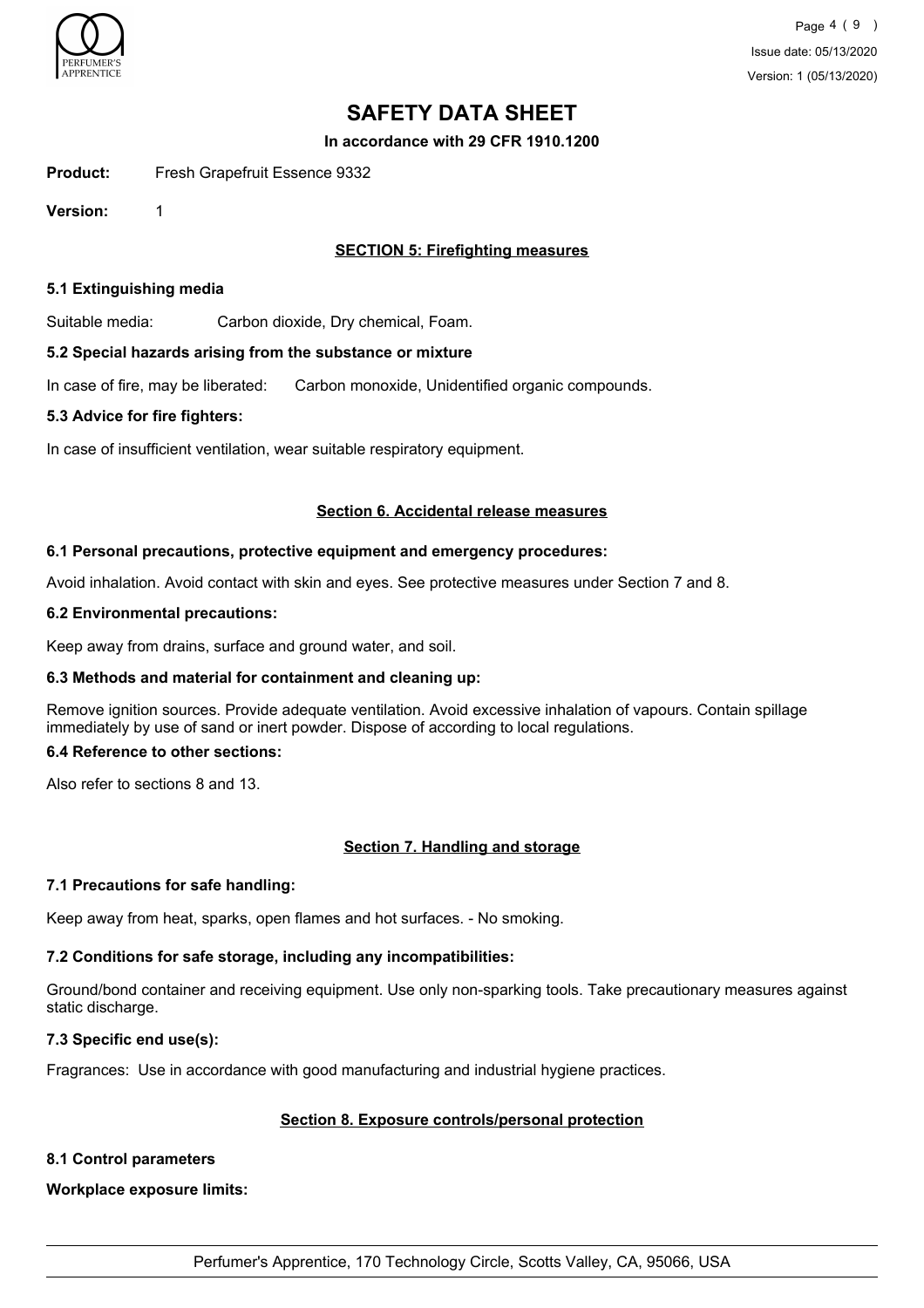

## **In accordance with 29 CFR 1910.1200**

## **Product:** Fresh Grapefruit Essence 9332

#### **Version:** 1

| Ingredient       | <b>CAS</b> | EC       | <b>Description</b>                                         | ppm                      | mg/m <sup>3</sup> | Reference |
|------------------|------------|----------|------------------------------------------------------------|--------------------------|-------------------|-----------|
| <b>Butylated</b> | 128-37-0   | 204-881- | Long-term exposure limit (8-hour<br>TWA reference period)  | $\overline{\phantom{a}}$ | $\sim$            |           |
| hydroxytoluene   |            |          | Short-term exposure limit (15-<br>minute reference period) |                          | -                 |           |

#### **8.2 Exposure Controls**

## **Eye / Skin Protection**

Wear protective gloves/eye protection/face protection

## **Respiratory Protection**

Ensure adequate and ongoing ventilation is maintained in order to prevent build up of excessive vapour and to ensure occupational exposure limits are adhered to. If appropriate, and depending on your patterns and volumes of use, the following engineering controls may be required as additional protective measures: a) Isolate mixing rooms and other areas where this material is used or openly handled. Maintain these areas under negative air pressure relative to the rest of the plant. b) Employ the use of Personal protective equipment - an approved, properly fitted respirator with organic vapour cartridges or canisters and particulate filters. c) Use local exhaust ventilation around open tanks and other open sources of potential exposures in order to avoid excessive inhalation, including places where this material is openly weighed or measured. In addition, use general dilution ventilation of the work area to eliminate or reduce possible worker exposures. d) Use closed systems for transferring and processing this material.

Also refer to Sections 2 and 7.

## **Section 9. Physical and chemical properties**

#### **9.1 Information on basic physical and chemical properties**

| Appearance:                    | Not determined  |
|--------------------------------|-----------------|
| Odour:                         | Not determined  |
| pH:                            | Not determined  |
| Initial boiling point / range: | Not determined  |
| <b>Flash point:</b>            | 55 $^{\circ}$ C |
| Vapour pressure:               | Not determined  |
| <b>Relative density:</b>       | Not determined  |
| Solubility(ies):               | Not determined  |
| 9.2 Other information:         | None available  |

## **Section 10. Stability and reactivity**

## **10.1 Reactivity:**

Presents no significant reactivity hazard, by itself or in contact with water.

#### **10.2 Chemical stability:**

Good stability under normal storage conditions.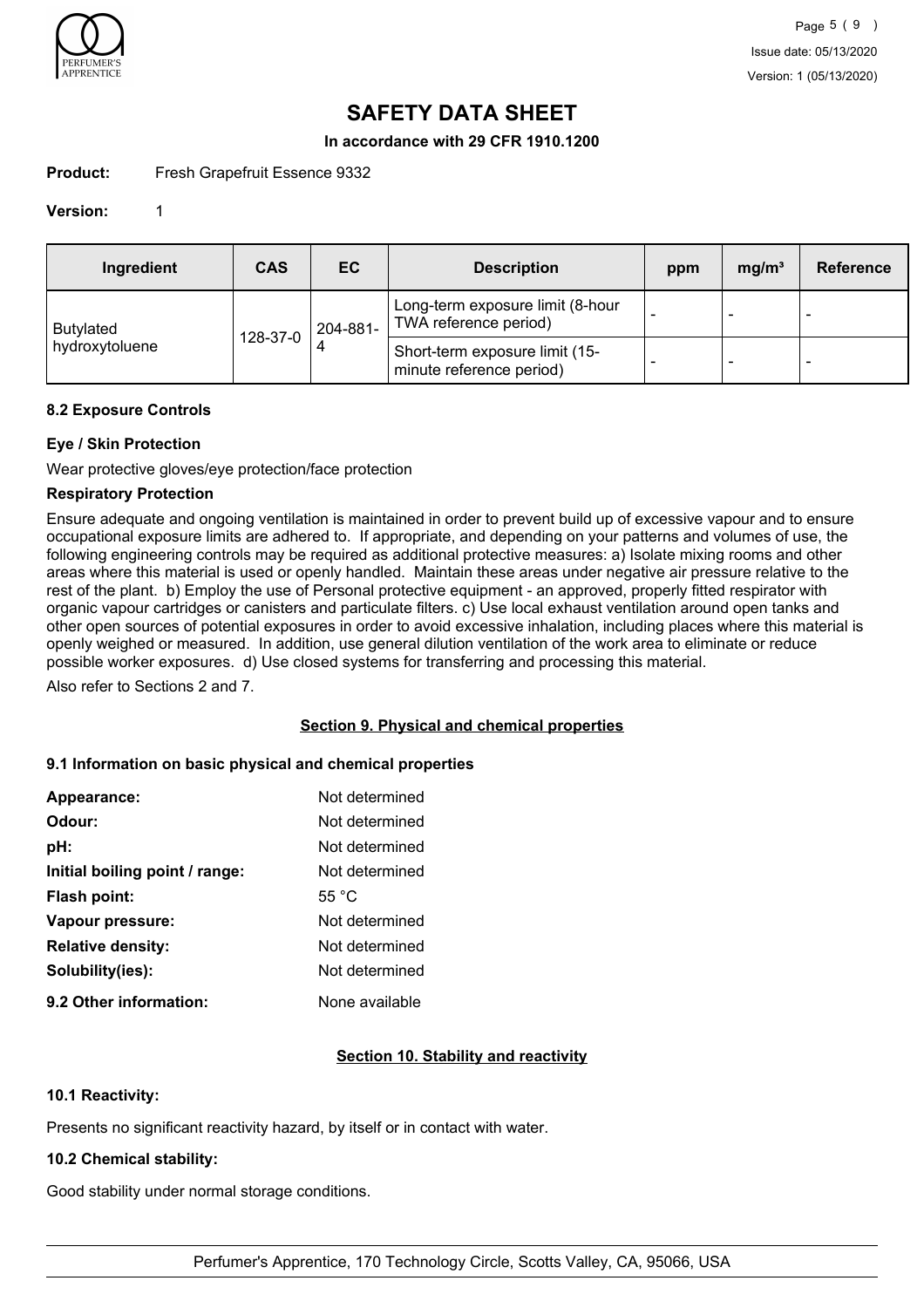

Page 6 ( 9 ) Issue date: 05/13/2020 Version: 1 (05/13/2020)

## **SAFETY DATA SHEET**

**In accordance with 29 CFR 1910.1200**

**Product:** Fresh Grapefruit Essence 9332

**Version:** 1

**10.3 Possibility of hazardous reactions:**

Not expected under normal conditions of use.

## **10.4 Conditions to avoid:**

Avoid extreme heat.

## **10.5 Incompatible materials:**

Avoid contact with strong acids, alkalis or oxidising agents.

## **10.6 Hazardous decomposition products:**

Not expected.

## **Section 11. Toxicological information**

## **11.1 Information on toxicological effects**

This mixture has not been tested as a whole for health effects. The health effects have been calculated using the methods outlined in 29 CFR 1910.1200.

Causes skin irritation.

May cause an allergic skin reaction.

Causes serious eye irritation.

Harmful if inhaled.

Assumed Toxicity Value (LD50 or ATE) for Acute Oral Toxicity: **>5000 Assumed Toxicity Value (LD50 or ATE) for Acute Dermal Toxicity:** >5000 Assumed Toxicity Value (LC50 or ATE) for Acute Inhalation Toxicity: Not Available **Inhalation Route:** Not Available

## **Information about hazardous ingredients in the mixture**

| Ingredient                            | <b>CAS</b> | EC        | LD50/ATE Oral | LD50/ATE<br><b>Dermal</b> | LC50/ATE<br><b>Inhalation</b> | <b>LC50 Route</b> |
|---------------------------------------|------------|-----------|---------------|---------------------------|-------------------------------|-------------------|
| 2-Benzyl-2-methylbut-<br>3-enenitrile | 97384-48-0 | 407-870-4 | 500           | Not available             | Not available                 | Not available     |
| Allyl<br>cyclohexanepropionat<br>l e  | 2705-87-5  | 220-292-5 | 480           | 1600                      | 11                            | Vapour            |
| Magnolan                              | 27606-09-3 |           | 500           | Not available             | Not available                 | Not available     |

Refer to Sections 2 and 3 for additional information.

## **Section 12. Ecological information**

## **12.1 Toxicity:**

Very toxic to aquatic life with long lasting effects.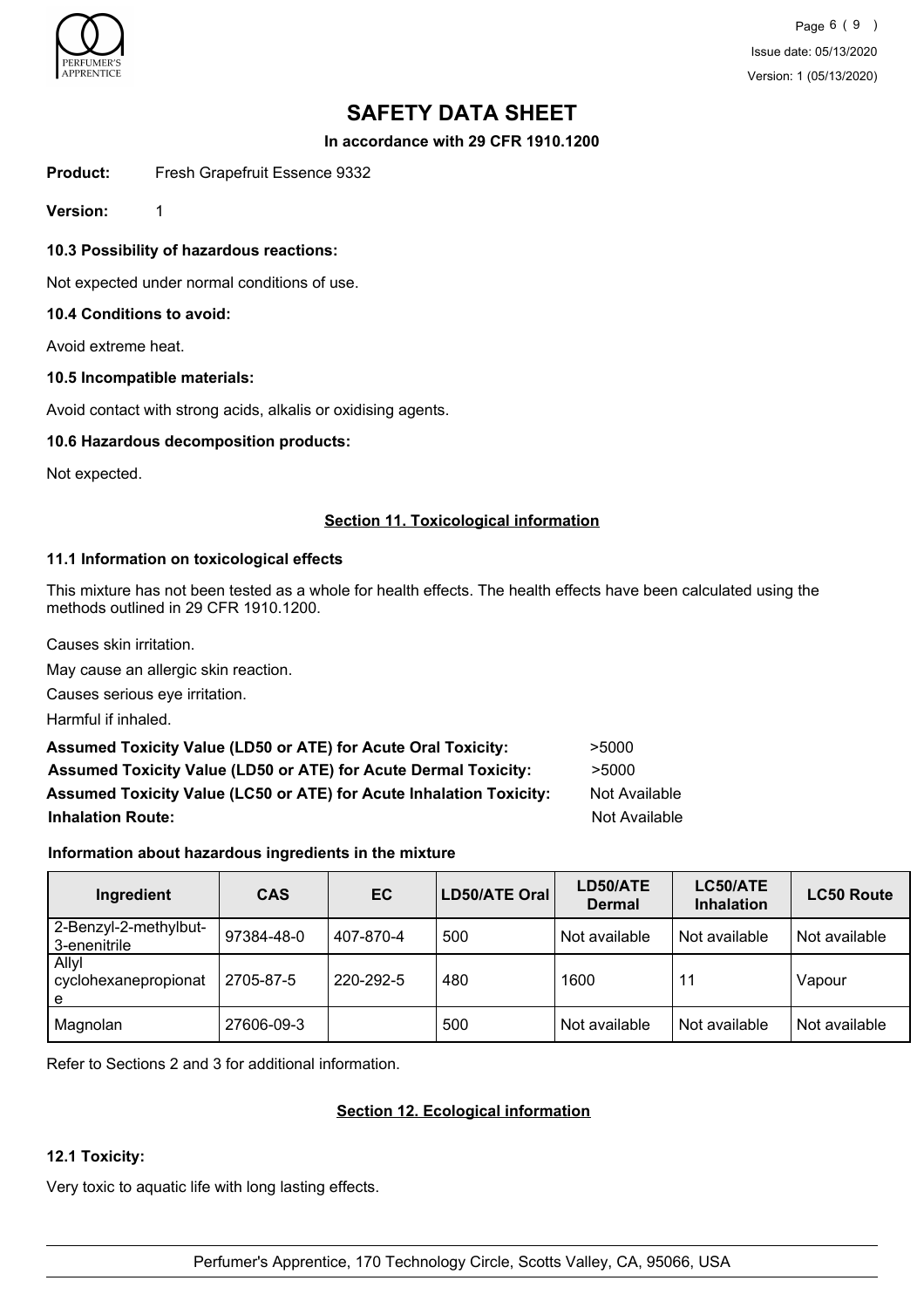

**In accordance with 29 CFR 1910.1200**

|                 | $\overline{40.0}$ Diagrams define releated. | الملحلة المحافظ والمحالة |
|-----------------|---------------------------------------------|--------------------------|
|                 | 12.2 Persistence and degradability:         | Not available            |
| Version:        |                                             |                          |
| <b>Product:</b> | Fresh Grapefruit Essence 9332               |                          |

- **12.3 Bioaccumulative potential:** Not available
- **12.4 Mobility in soil:** Not available

## **12.5 Results of PBT and vPvB assessment:**

This substance does not meet the PBT/vPvB criteria of REACH, annex XIII.

**12.6 Other adverse effects:** Not available

## **Section 13. Disposal considerations**

## **13.1 Waste treatment methods:**

Dispose of in accordance with local regulations. Avoid disposing into drainage systems and into the environment. Empty containers should be taken to an approved waste handling site for recycling or disposal.

## **Section 14. Transport information**

| 14.1 UN number:                                                               | UN1169                                          |
|-------------------------------------------------------------------------------|-------------------------------------------------|
| 14.2 UN Proper Shipping Name:                                                 | EXTRACTS, AROMATIC, LIQUID                      |
| 14.3 Transport hazard class(es):                                              | 3                                               |
| <b>Sub Risk:</b>                                                              | ۰                                               |
| 14.4. Packing Group:                                                          | Ш                                               |
| <b>14.5 Environmental hazards:</b>                                            | This is an environmentally hazardous substance. |
| 14.6 Special precautions for user:                                            | None additional                                 |
| 14.7 Transport in bulk according to Annex II of MARPOL73/78 and the IBC Code: |                                                 |

Not applicable

## **Section 15. Regulatory information**

## **15.1 Safety, health and environmental regulations/legislation specific for the substance or mixture**

None additional

**15.2 Chemical Safety Assessment**

A Chemical Safety Assessment has not been carried out for this product.

## **Section 16. Other information**

| SCI 2=14.93% EDI 2=55.56% SS 1=0.95238095% AH 1=18.87% |
|--------------------------------------------------------|
| SCI 2=6.70 EDI 2=1.80 SS 1=105.00 AH 1=5.30            |
|                                                        |
|                                                        |
|                                                        |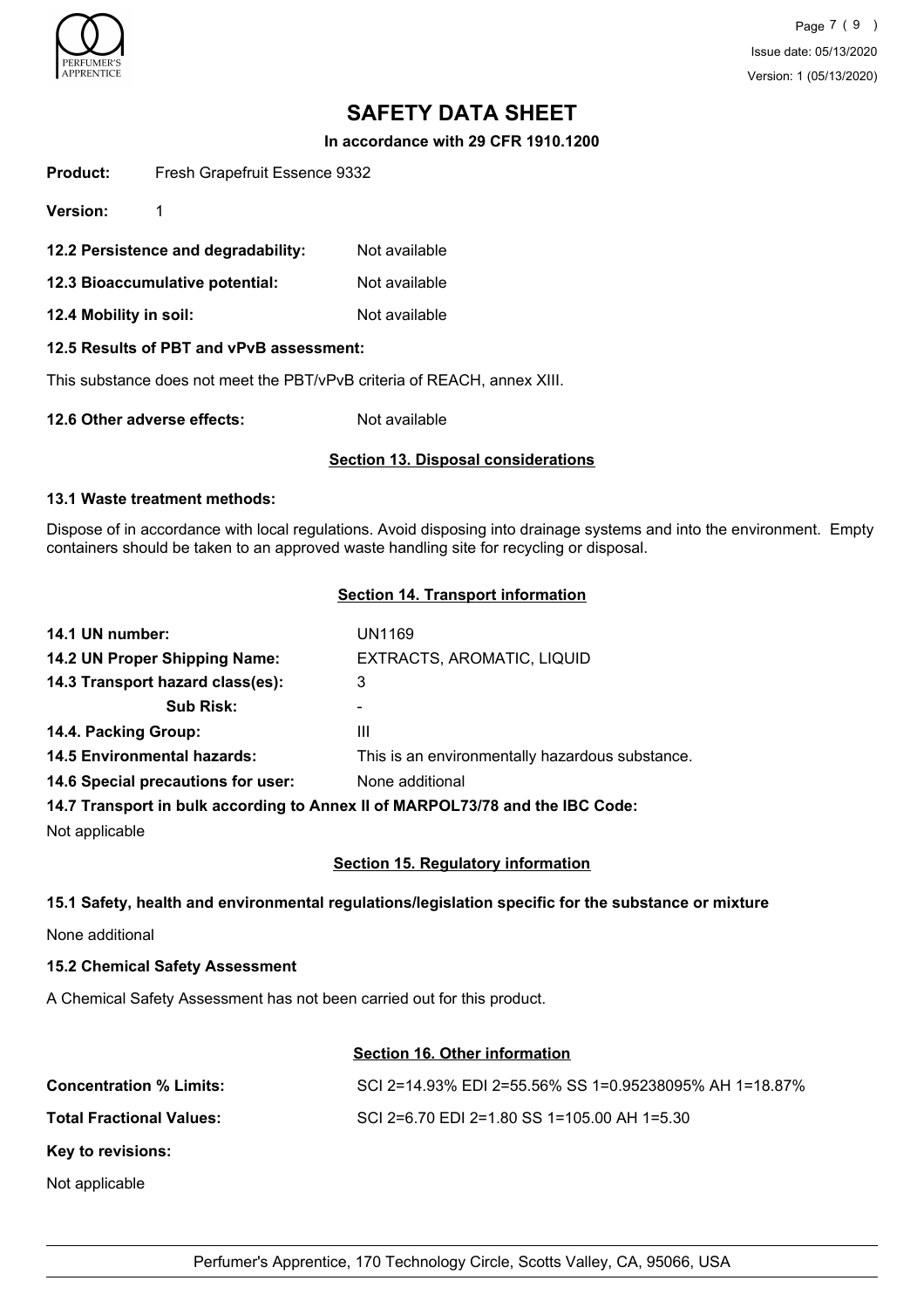

Page 8 ( 9 ) Issue date: 05/13/2020 Version: 1 (05/13/2020)

## **SAFETY DATA SHEET**

**In accordance with 29 CFR 1910.1200**

Product: Fresh Grapefruit Essence 9332

**Version:** 1

**Key to abbreviations:**

| <b>Abbreviation</b> | <b>Meaning</b>                                                                                                                      |
|---------------------|-------------------------------------------------------------------------------------------------------------------------------------|
| Acute Tox. 4        | Acute Toxicity - Oral Category 4                                                                                                    |
| Acute Tox. 4        | Acute Toxicity - Dermal Category 4                                                                                                  |
| Acute Tox. 4        | Acute Toxicity - Inhalation Category 4                                                                                              |
| Asp. Tox 1          | <b>Aspiration Hazard Category 1</b>                                                                                                 |
| Eye Irrit. 2A       | Eye Damage / Irritation Category 2A                                                                                                 |
| Flam. Liq. 3        | Flammable Liquid, Hazard Category 3                                                                                                 |
| Flam. Liq. 4        | Flammable Liquid, Hazard Category 4                                                                                                 |
| H226                | Flammable liquid and vapour.                                                                                                        |
| H227                | Combustible liquid.                                                                                                                 |
| H302                | Harmful if swallowed.                                                                                                               |
| H304                | May be fatal if swallowed and enters airways.                                                                                       |
| H312                | Harmful in contact with skin.                                                                                                       |
| H315                | Causes skin irritation.                                                                                                             |
| H317                | May cause an allergic skin reaction.                                                                                                |
| H319                | Causes serious eye irritation.                                                                                                      |
| H332                | Harmful if inhaled.                                                                                                                 |
| P210                | Keep away from heat, sparks, open flames and hot surfaces. - No smoking.                                                            |
| P233                | Keep container tightly closed.                                                                                                      |
| P240                | Ground/bond container and receiving equipment.                                                                                      |
| P241                | Use explosion-proof electrical, ventilating and lighting equipment.                                                                 |
| P242                | Use only non-sparking tools.                                                                                                        |
| P243                | Take precautionary measures against static discharge.                                                                               |
| P261                | Avoid breathing vapour or dust.                                                                                                     |
| P264                | Wash hands and other contacted skin thoroughly after handling.                                                                      |
| P270                | Do not eat, drink or smoke when using this product.                                                                                 |
| P271                | Use only outdoors or in a well-ventilated area.                                                                                     |
| P272                | Contaminated work clothing should not be allowed out of the workplace.                                                              |
| P280                | Wear protective gloves/eye protection/face protection.                                                                              |
| P301/310            | IF SWALLOWED: Immediately call a POISON CENTER or doctor/physician.                                                                 |
| P301/312            | IF SWALLOWED: call a POISON CENTER or doctor/physician if you feel unwell.                                                          |
| P302/352            | IF ON SKIN: Wash with plenty of soap and water.                                                                                     |
| P303/361/353        | IF ON SKIN (or hair): Remove/take off immediately all contaminated clothing. Rinse skin with<br>water/shower.                       |
| P304/340            | IF INHALED: Remove victim to fresh air and keep at rest in a position comfortable for breathing.                                    |
| P305/351/338        | IF IN EYES: Rinse cautiously with water for several minutes. Remove contact lenses, if present and easy<br>to do. Continue rinsing. |
| P312                | Call a POISON CENTRE or doctor/physician if you feel unwell.                                                                        |
| P330                | Rinse mouth.                                                                                                                        |
| P331                | Do not induce vomiting.                                                                                                             |
| P332/313            | If skin irritation occurs: Get medical advice/attention.                                                                            |
| P333/313            | If skin irritation or rash occurs: Get medical advice/attention.                                                                    |